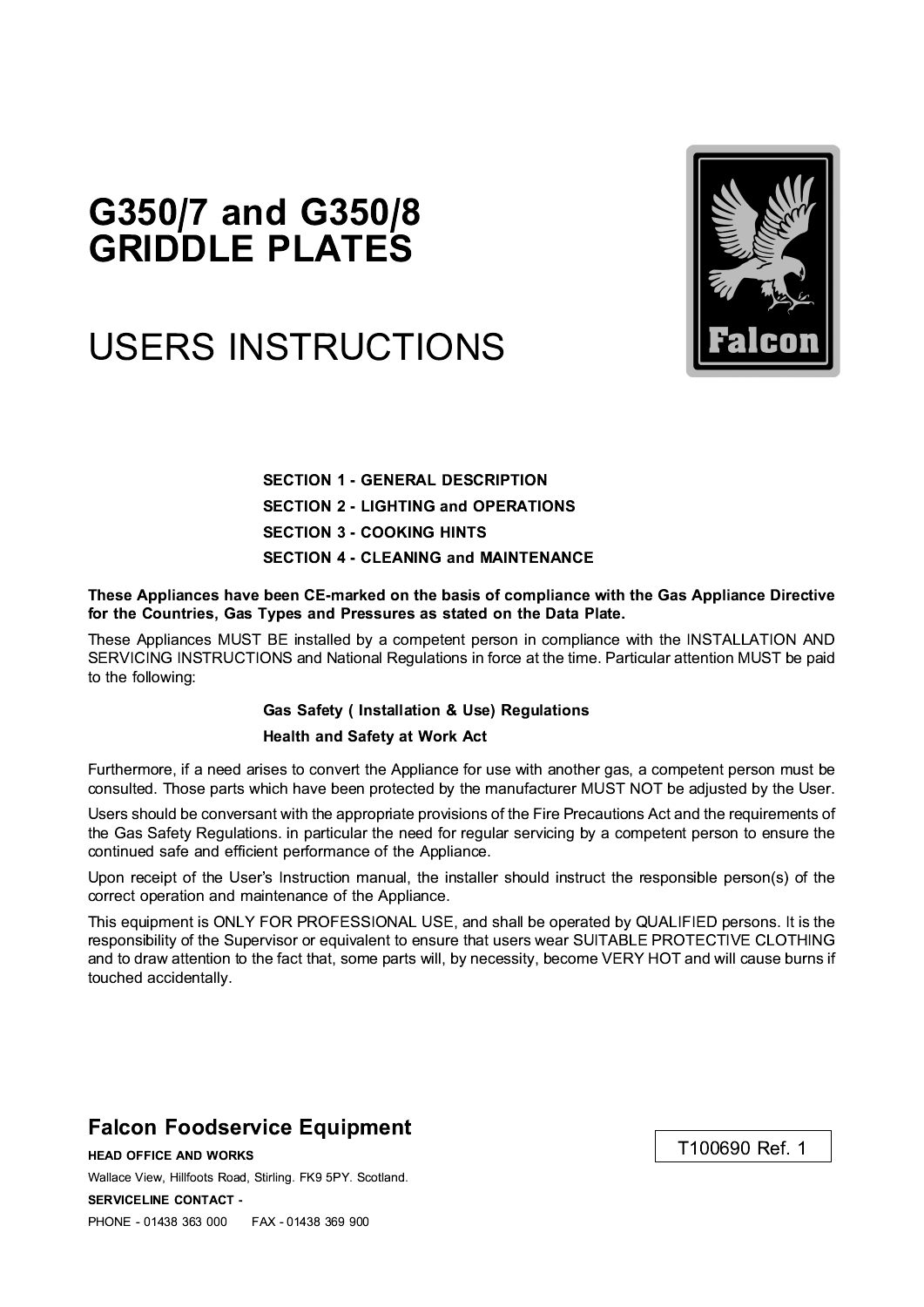#### **SECTION 1 - GENERAL DESCRIPTION**

The G350/7 and G350/8 griddles are countermounted units of the Falcon 350 series. All individual units which comprise the series are of modular dimensions, enabling suites of appliances to be installed in a matching line. Counter-mounted units can be installed on either a table or similar, or alternatively upon a purpose made stand - supplied by Falcon. These ensure perfect matching of hob-heights when installed together with floor-standing units.

The G350/7 (350mm wide) griddle plate is heated by a single burner. It is controlled by a combined on/off tap and flame-failure device. Ignition of burner is by manually lit pilot. The tap has indented positions for full flame and low.

The G350/8 (700mm wide) griddle plate is heated by two individual burners. Each is controlled and lit in the same manner as on 350mm wide unit.





#### **SECTION 2 - LIGHTING and OPERATIONS**

#### **Safety Precautions**

A stopcock will be fitted in the gas pipe supplying the unit. The user must be familiar with the location and operation of this to enable it to be turned off in an emergency.

#### Warning

If pilot is extinguished intentionally or unintentionally no attempt to re-light gas should be made until at least 3 minutes have elapsed.

#### **Lighting The Burner**

The procedures are as follows, refer to Figures 1 and  $2 -$ 

- a) Push in tap and turn it anti-clockwise to ignition position.
- b) Holding tap in fully, press igniter button and observe through inspection hole that pilot lights. If pilot does not light, repeatedly press ignition button until it does.
- c) When pilot is lit, continue to hold tap fully in for 20 seconds then release it. If pilot goes out, wait for 3 minutes then repeat from a).
- d) When pilot is established, push tap in again and turn it anti-clockwise to full flame position (large flame symbol) thus lighting main burner.
- e) For low position, push in tap and turn it anticlockwise to low flame position (small flame symbol).

The tap can be adjusted to any position between full flame and low, depending upon requirements.

#### To Turn The Burner OFF

#### **For Short Periods**

To turn off main burner but leaving pilot lit, push in knob and turn to ignition system.

#### For Long Periods (e.g. overnight)

To turn off main burner and pilot, push in knob and turn to off position.

#### **Note**

It will be seen from the above detailed instructions that every turning movement of the knob has to be preceded by pushing it in.



#### G350/8 Griddle